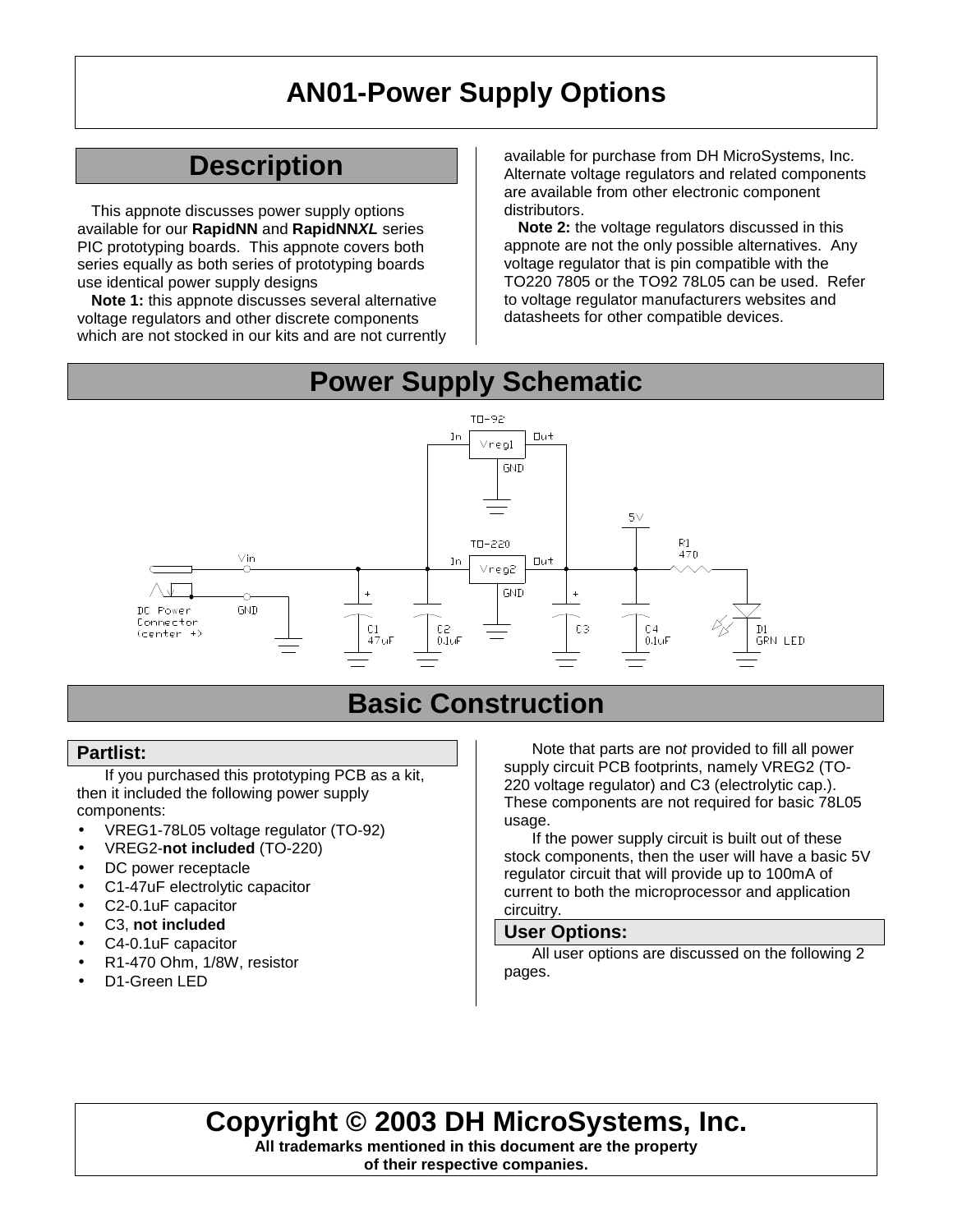## **AN01-Power Supply Options**

### **Power Supply Options**

#### **Power Entry Options:**

If the user desires to power the PIC prototyping PCB with a wall adapter then the DC power receptacle can be installed where indicated on the PCB as pictured below:



This option is especially useful if portability or low cost is important (i.e. for student usage in the classroom or hobbyist usage). Your wall adapter should have a 2.1mm ID, 5MM OD DC power plug with a positive center conductor. The wall adapters output should be in the 7.5-12VDC range and be able to comfortably handle any current load demanded by the microprocessor and application circuit. DH MicroSystems, Inc. does sell a 9VDC 350mA wall adapter which is compatible with its these prototyping boards.

The user can also power the PIC prototyping board through the use of a bench DC power supply. In this case the user will not install the DC power receptacle, but will instead solder in a red wire and a black wire to the pins labeled **Vin** and **GND** respectively. These pins are located on the footprint for the DC power receptacle and are pictured below:



Again, the bench supply should be set within the 7.5-12VDC range, and should be able to supply the

sufficient current for the microprocessor and application circuitry.

#### **TO-92 Voltage Regulator Options:**

By Stocking the T0-92 78L05 voltage regulator VREG1, the PCB has a power supply that can source 100mA of current. This voltage regulator installs on the PCB as pictured below:



The 70L05 is not the only TO-92 packaged voltage regulator compatible with these PCBs. An ultra low quiescent current, low dropout voltage option is the LM2936-5.0. This regulator consumes <15uA and provides a regulated 5VDC output down to 5.5VDC input. Due to its low quiescent current and low drop out voltage, this regulator is a good choice for low power, or battery powered applications. To use this regulator C3 should be stocked with a 10uF electrolytic capacitor; C1 in most cases can be omitted. See device datasheet for full details and circuit recommendations. Note: This regulators output is only 50mA, keep this in mind when considering using this regulator for your applications.

For automotive applications requiring 100mA or less, you might also consider the LM2931Z-5.0 voltage regulator. It is also a low quiescent current (1mA), low dropout voltage (0.3V), which also protects downstream electronic components from common automotive transients like load dumping, reverse polarity, 2 battery jumps, etc. Stock C3 with a 100uF low ESR electrolytic capacitor when using this regulator (C1 can be omitted). See datasheet for additional details.

There are a number of other compatible TO-92 voltage regulators available, refer to voltage regulator manufacturers websites and datasheets for other compatible devices.

**Copyright © 2003 DH MicroSystems, Inc. All trademarks mentioned in this document are the property of their respective companies.**